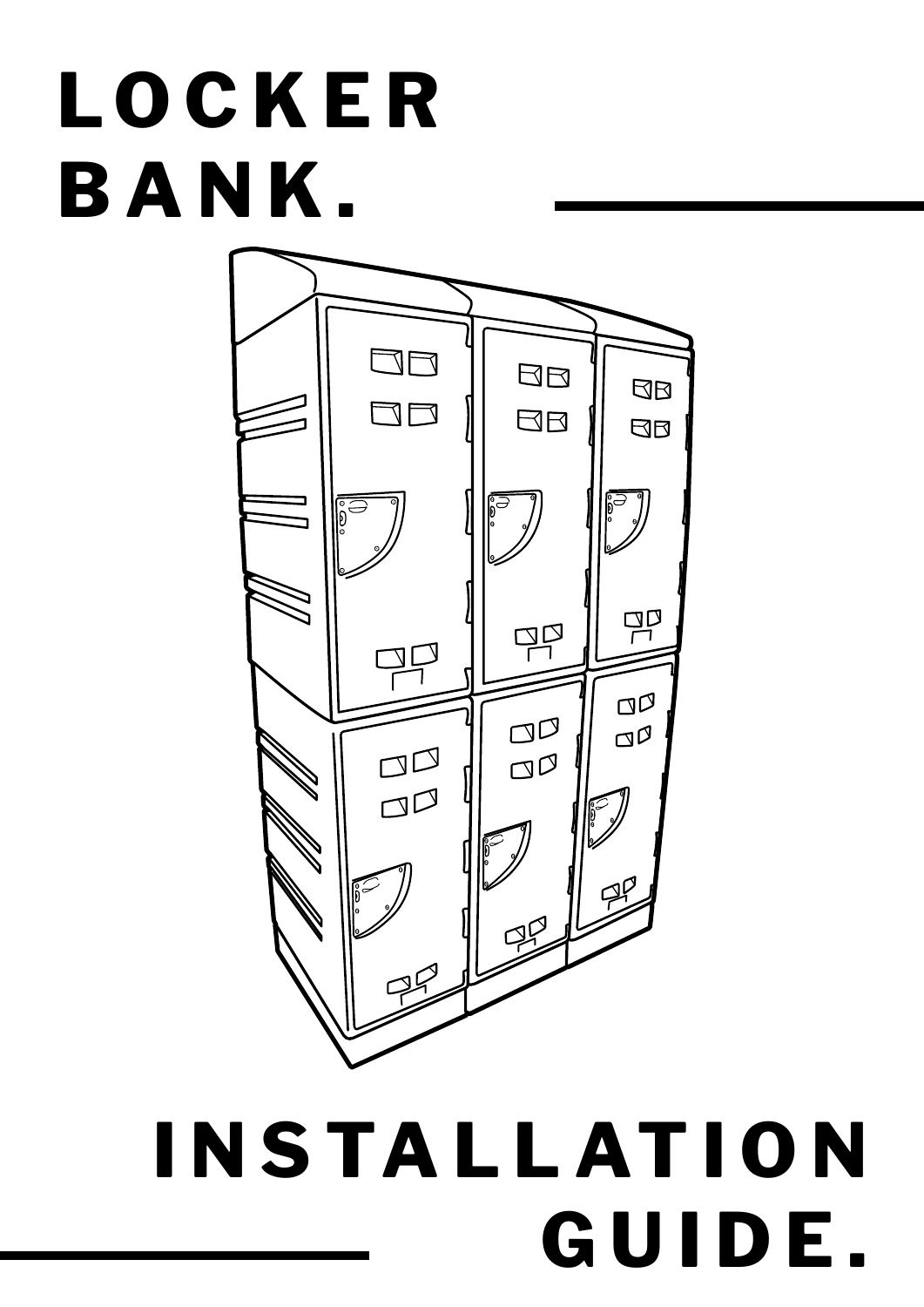#### **LOCKER INSTALLATION:**

#### **PLEASE READ CAREFULLY AND ENSURE ALL SAFETY PRECAUTIONS ARE FULLY CONSIDERED WHEN PLANNING YOUR DESIGN FOR THE INSTALLATION OF FSP LOCKERS, INCLUDING BUT NOT LIMITED TO:**

- **1** EGRESS
- **2** Access to services
- **3** Drainage
- **4** Electrical
- **5** Fire safety
- **6** Ventilation in case of fire
- **7** Positioning to help prevent fire spread

#### **IN PARTICULAR:**

**DO NOT:** Block or impede exits, including doorways, lifts, stairwells, and passageways.

**DO NOT:** Impede pedestrian flow through.

**DO NOT:** Install over drainage grates.

**DO NOT:** Cover or obstruct manholes or service access areas.

**DO NOT:** Block electrical sub-boards or meter access.

**DO NOT:** Impede access to Fire safety equipment. Including fire cabinets, fire extinguishers, fire hydrants and fire hose reels. Please ensure a clear passageway for suitable extension of fire hose.

#### **LOCKERS INSTALLED IN OPEN OR NON-LOCKABLE ENVIRONMENTS; ESPECIALLY IF ARSON IS LIKELY:**

- Installations in external non-lockable areas possibly subject to arson should be adapted to allow adequate ventilation around lockers.
- Banks of lockers or lockers placed adjacent to other flammable materials should be installed with preferably a four-meter (4m) distance to reduce the risk of fire spread
- We also recommend that individual locker doors be locked overnight, to help prevent materials inside from being used as fuel, and prevent fires being set within the locker compartment itself.

WHERE POSSIBLE HAVE LOCKERS CONTAINED WITHIN A SECURE, LOCKABLE OR NON-ACCESSIBLE AREA AFTER HOURS OR WHEN UNATTENDED.

FOR FURTHER QUESTIONS OR QUERIES DO NOT HESITATE TO CONTACT US DIRECTLY.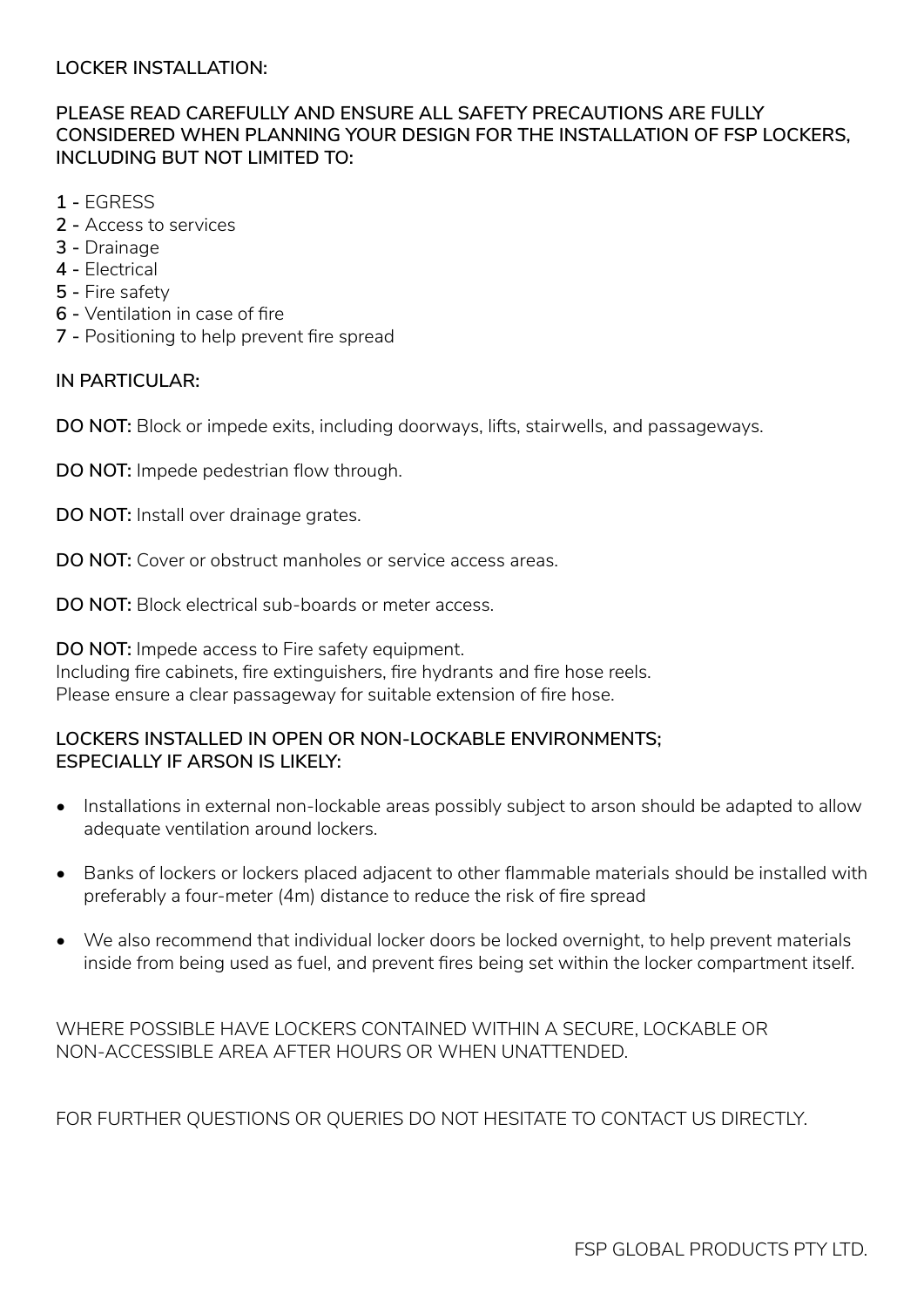WHAT YOU WILL NEED:

Hex Screws (10-12 x 20mm)





## PVC Support Baton/s



## Power Drill + Attachments Hacksaw



#### **NOTE:**

Quantity requirements will vary dependent on the amount and style of lockers you have chosen to purchase and assemble.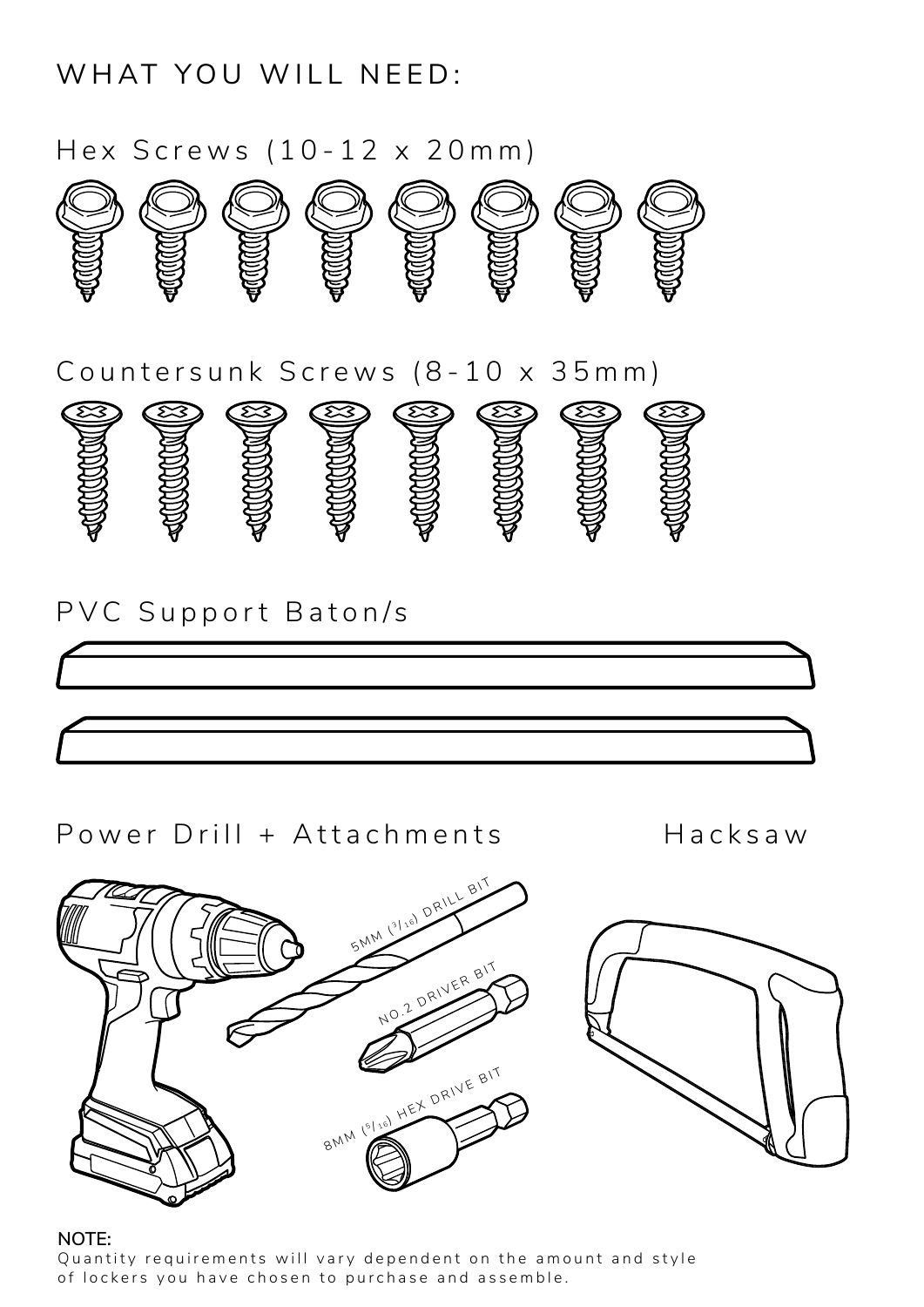#### **STEP ONE:**

POSITION THE LOCKER ON TOP OF THE KICKER BASE. (IF APPLICABLE)

DRILL GUIDE HOLES (4x5mm) THROUGH THE LOCKER ONLY.

SECURE THE KICKER BASE WITH SCREWS, USING DRILLED HOLES AS A GUIDE.

HEX<br> $10-12$  x 10-12 x 20mm



**NOTE:**

01

ENSURE THE KICKER BASE IS FLUSH WITH THE BACK OF THE LOCKER FOR CORRECT ALIGNMENT.

02

WHEN INSTALLING A LOCKER BANK, THE KICKER BASE IS ONLY TO BE INSTALLED ON THE BASE OF THE BOTTOM LOCKER.

ON ITS BACK AND CHECK THE SCREWS ARE SECURE.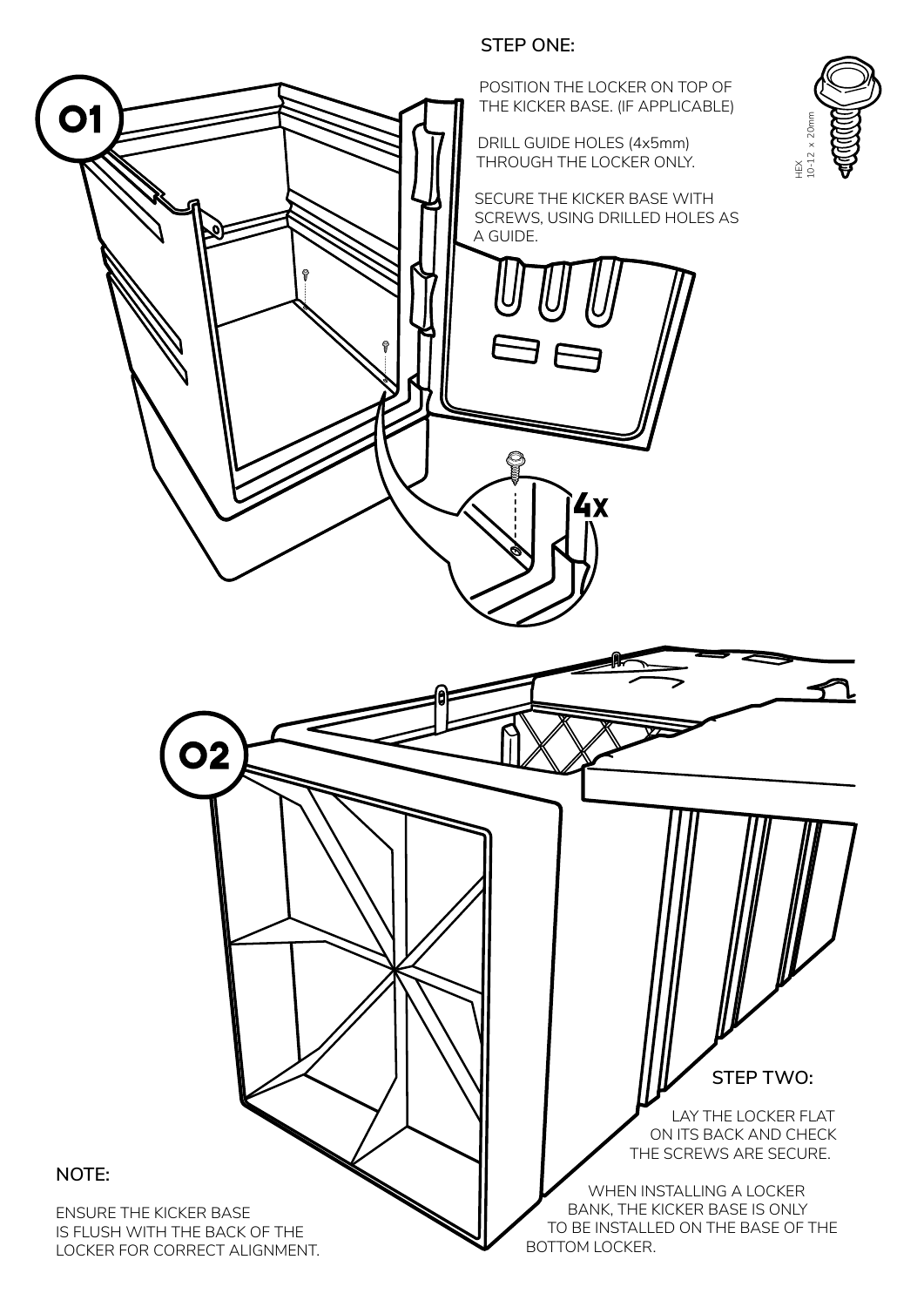#### **NOTE:**



BANK, THE SLOPING TOP IS ONLY TO BE INSTALLED ON THE TOP OF THE LOCKER.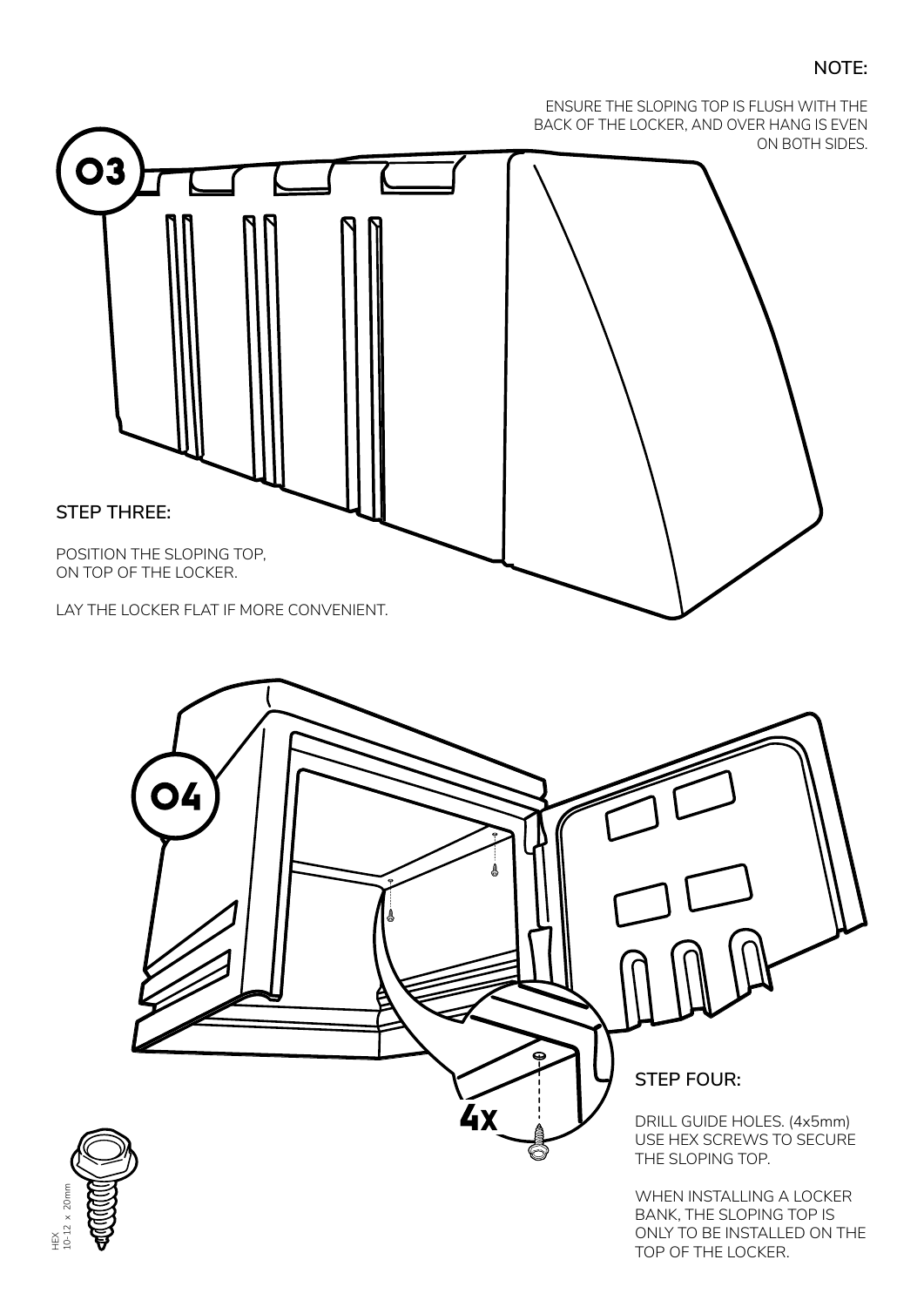

#### **STEP FIVE:**

LAY THE LOCKER FLAT AND SLIDE THE PVC SUPPORT BATON THROUGH THE CHANNEL ON THE BACK OF THE LOCKER.

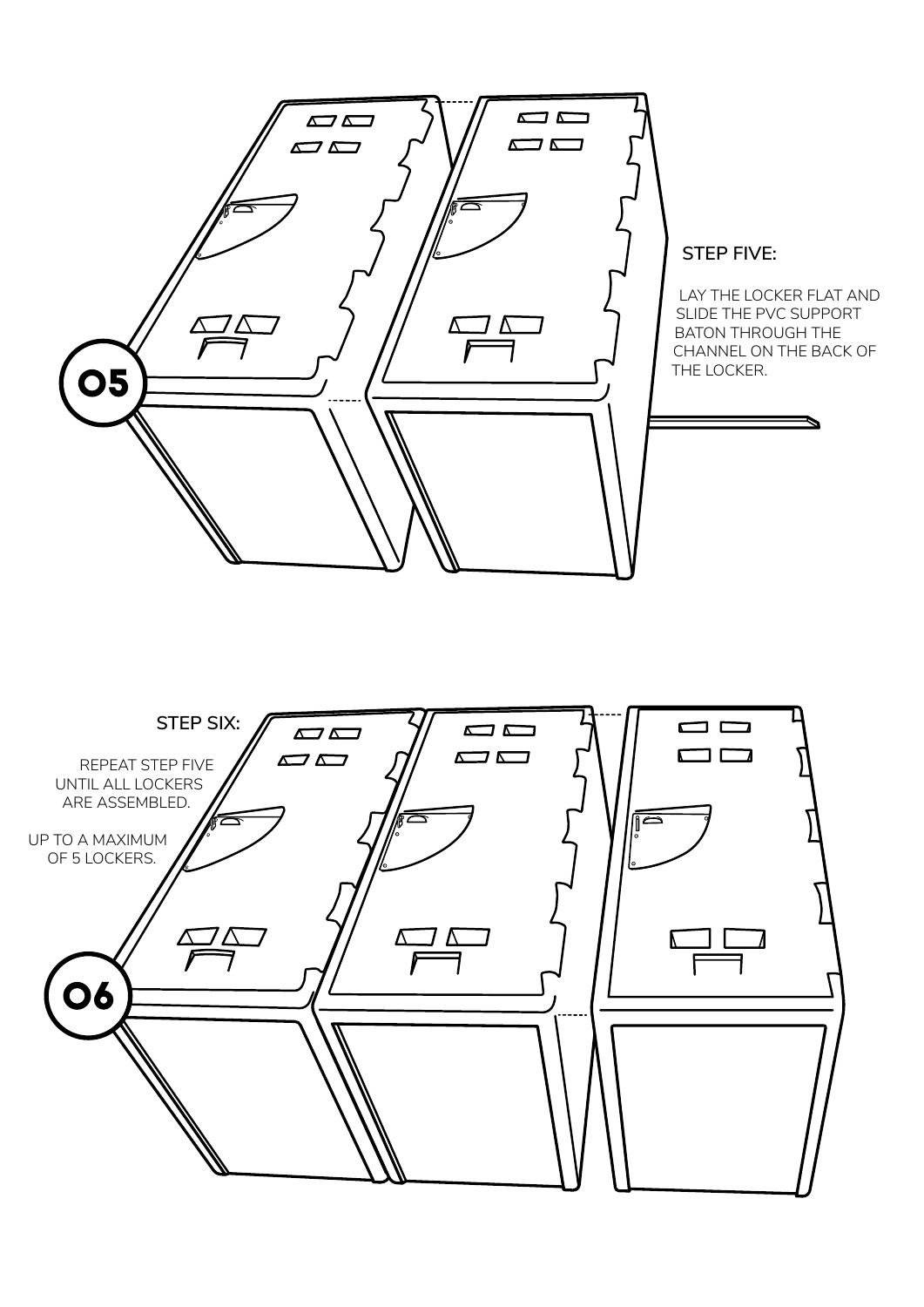



DUE TO THE SHAPE OF THE LOCKERS SMALL GAPS ALONG THE VERTICAL JOINT AT THE BACK OF THE LOCKER BANK ARE TO BE EXPECTED.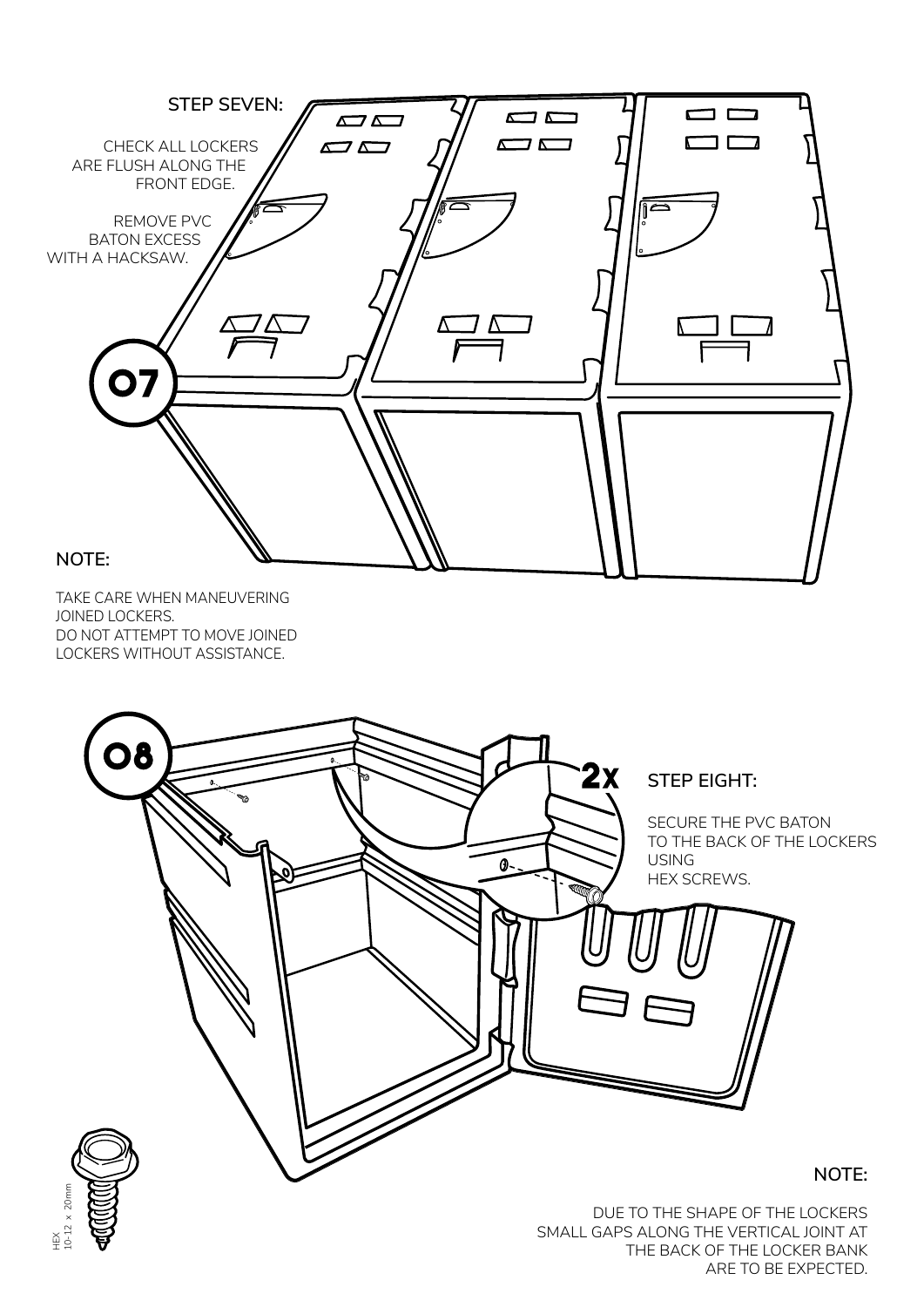

if sloping tops and kicker bases have been requested please refer to steps 1-4 for installation instructions.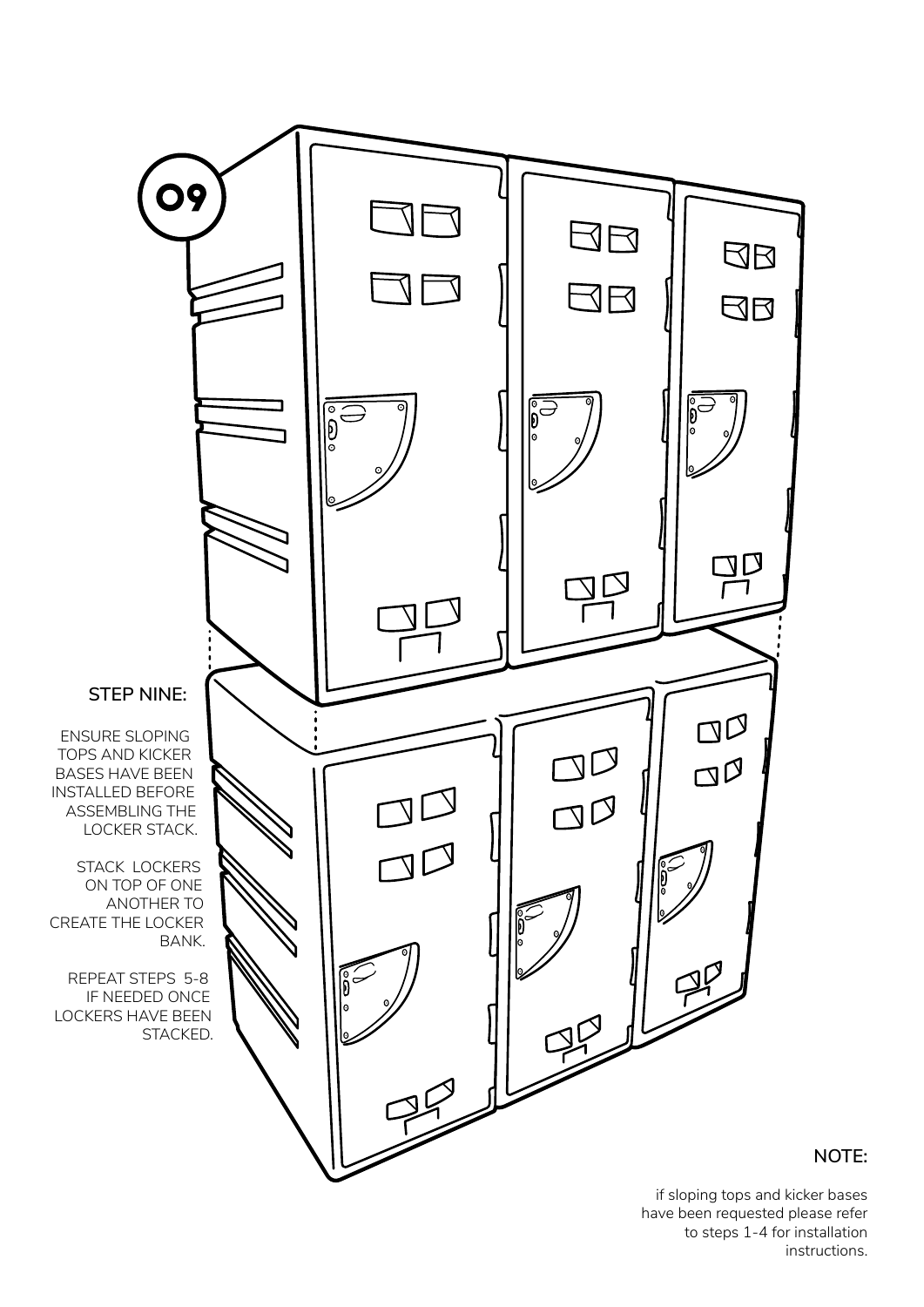#### **STEP TEN:**

SECURE TOP LOCKERS TO BOTTOM LOCKERS USING HEX SCREWS.

SECURE LOCKERS TOGETHER USING COUNTER SUNK SCREWS IN TOP, BOTTOM AND MIDDLE OF THE DOOR HINGES.

THE AMOUNT OF SCREWS REQUIRED WILL VARY BASED ON YOUR LOCKER CONFIGURATION.



#### **NOTE:**

LARGE LOCKER BANKS WILL REQUIRE ASSISTANCE FOR ASSEMBLY.

PLEASE DO NOT ATTEMPT TO LIFT OR MOVE JOINED LOCKERS WITHOUT ASSISTANCE.

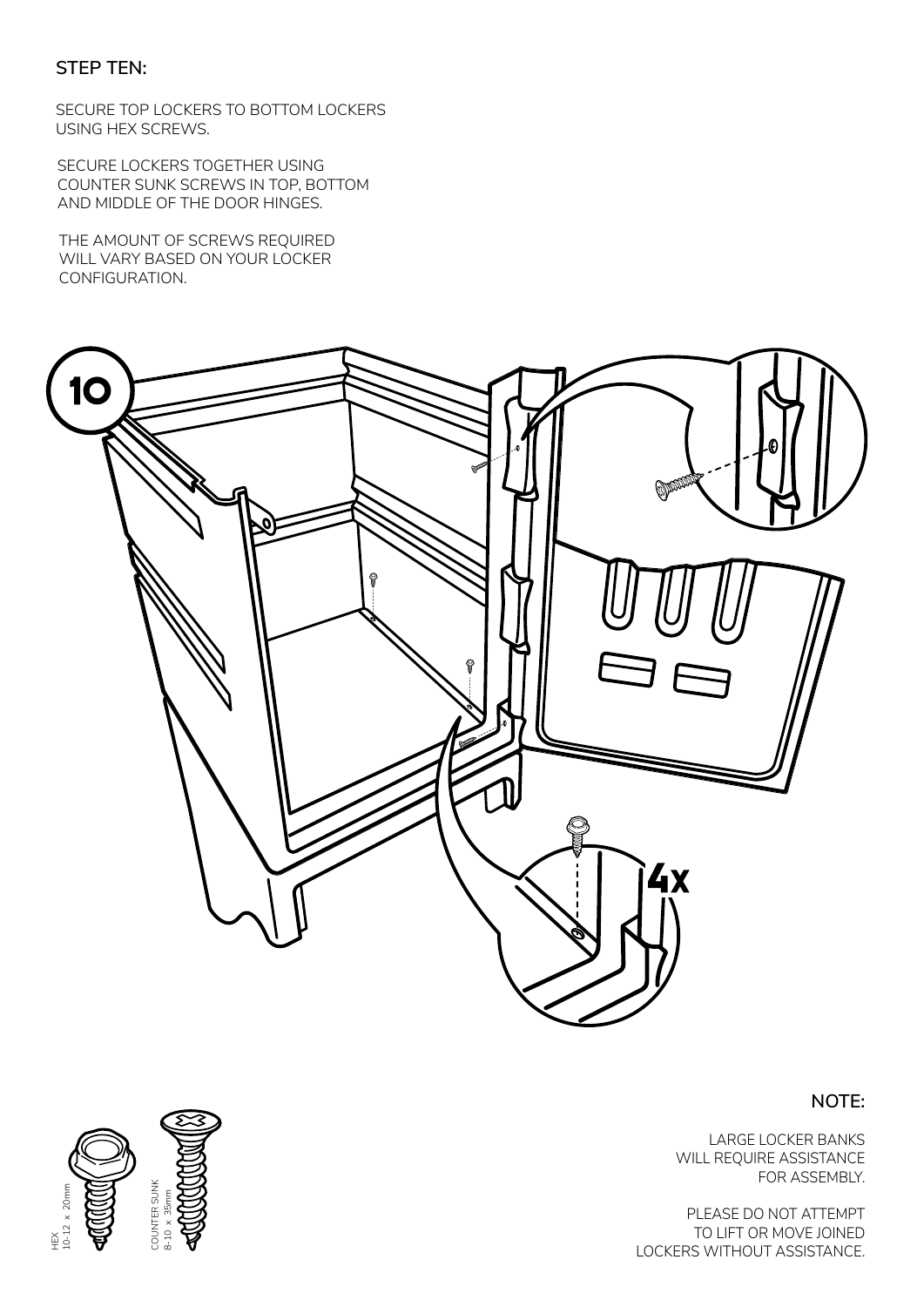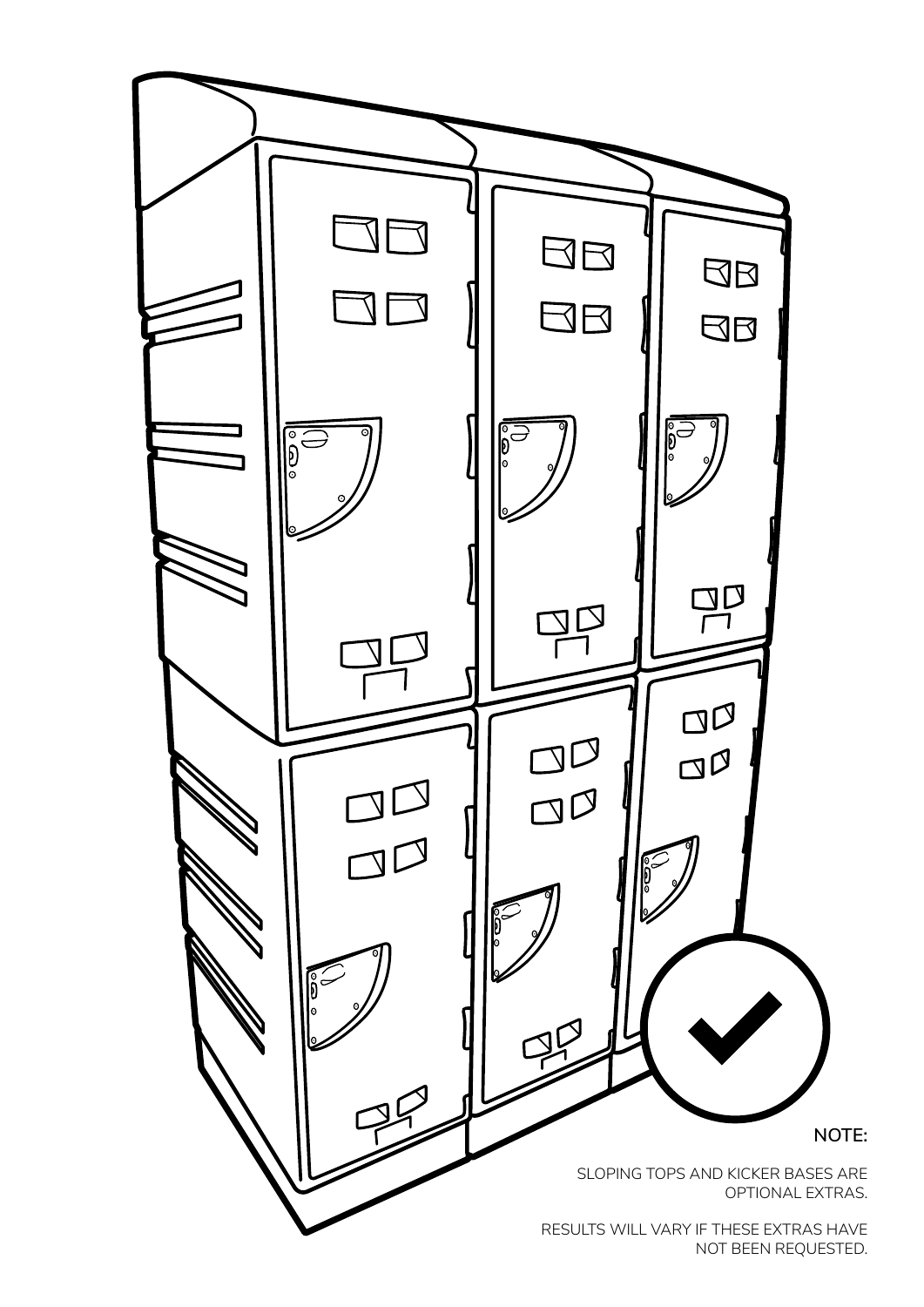#### **DISCLAIMER:**

Please read all instructions before beginning installation.

These guidelines are provided in good faith to help prevent any problems caused by errors in installation.

The manufacturer of this product shall not be held responsible for installation actions taken or not taken.

There are many details of installation that are assumed to be general construction knowledge to experienced installers; which are not included in these instructions.

These installation guidelines are intended to be strictly recommendations and are not to serve as a step-by-step, fail-safe installation checklist.

Selection of an experienced installer is the sole responsibility of the project owner.

FSP Global Pty. Ltd. does not accept any responsibility for injury, product failure, damage, incorrect product operation, resulting from or associated with improper site conditions and evaluation due to incorrect installation.

#### **NOTE:**

Locker configurations may differ based on your specific order requirements.

#### **INSTALLATION:**

Ensure lockers are being installed on a flat, level surface.

Installation of locker banks on warped surfaces may cause irreparable damage to locker banks over time.

Items such as the sloping tops, and kicker bases may arrive pre-installed, if so disregard steps 1 - 4.

The installation guide is broken down into 10 simple steps, end results may vary dependent on locker configurations and order specifications.

#### **ATTACHING LOCKERS TO WALLS/SURFACES:**

Once the locker bank has been assembled, the onus of affixing the locker bank to any surface is on the business/organisation directly.

FSP does not provide materials or instructions for affixing locker banks to specific surfaces, as requirements will change dependent on the installation site.

Please conduct an adequate risk assessment before affixing a locker bank to your desired surface.

For further questions or queries do not hesitate to contact us directly.